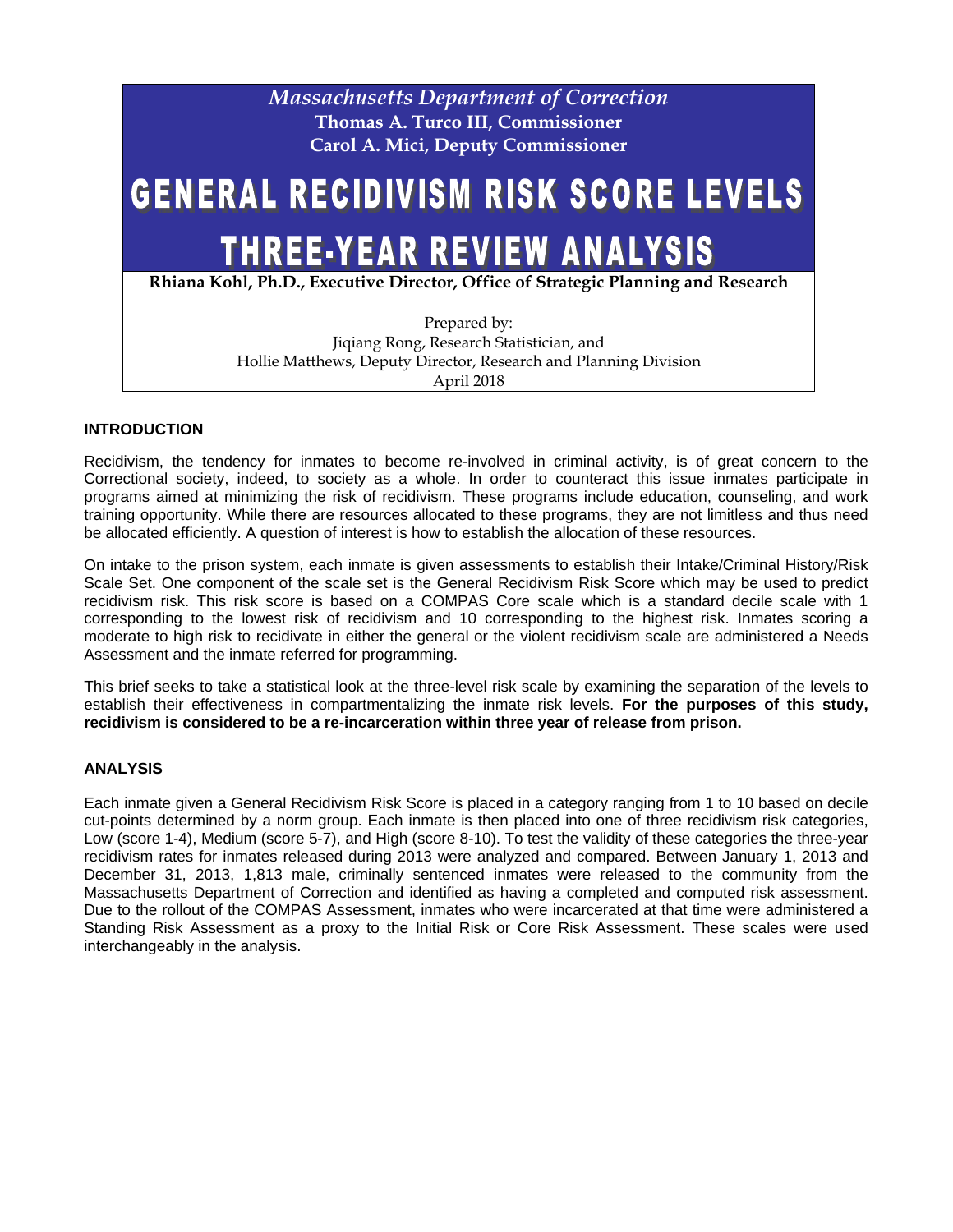| Table I: Recidivism Rate by General Recidivism Risk Level |            |                                                         |           |            |       |  |  |  |
|-----------------------------------------------------------|------------|---------------------------------------------------------|-----------|------------|-------|--|--|--|
|                                                           |            | <b>RECIDIVISM</b><br><b>WITHIN THREE</b><br><b>YEAR</b> |           |            |       |  |  |  |
|                                                           |            |                                                         | <b>NO</b> | <b>YES</b> | Total |  |  |  |
| <b>GENERAL</b><br><b>RISK</b><br><b>LEVEL</b>             | <b>LOW</b> | Count                                                   | 427       | 67         | 494   |  |  |  |
|                                                           |            | Percent (%)                                             | 86.4      | 13.6       | 100.0 |  |  |  |
|                                                           | MED        | Count                                                   | 331       | 104        | 435   |  |  |  |
|                                                           |            | Percent (%)                                             | 76.1      | 23.9.      | 100.0 |  |  |  |
|                                                           | HIGH       | Count                                                   | 501       | 383        | 884   |  |  |  |
|                                                           |            | Percent (%)                                             | 56.7      | 43.3       | 100.0 |  |  |  |
| Total                                                     |            | Count                                                   | 1,259     | 554        | 1,813 |  |  |  |
|                                                           |            | Proportion (%)                                          | 69.4      | 30.6       | 100.0 |  |  |  |

Table I shows a breakdown of the recidivism rate for each of the three levels: Low, Medium, and High. It can be seen from the table that 13.6% Low risk, 23.9% of Medium risk, and 43.3% of high-risk inmates recidivated within three years of release. This translates to Medium risk having 1.76 times the risk of recidivism as Low risk inmates, and High risk having 1.82 times the risk of Medium risk inmates. One goal for the scale is to find that High-risk inmates have five times the risk as Low risk inmates; this cohort shows a relative risk for High to Low risk inmates of 3.18. While there did seem to be notable differences between the three levels several statistical tests were run in order to establish that these are significant.

| Table II: Chi-Square Tests of Independence |                       |    |         |  |  |  |
|--------------------------------------------|-----------------------|----|---------|--|--|--|
| Test Used                                  | <b>Test Statistic</b> | df | P-value |  |  |  |
| Mantel-Haenszel                            | 141.001               |    | 0.000   |  |  |  |
| Likelihood Ratio (Low- to Mid-risk)        | 16.511                |    | 0.000   |  |  |  |
| Likelihood Ratio (Mid- to High-risk)       | 49.024                |    | 0.000   |  |  |  |

Table II shows the results of several chi-square tests of independence used to establish trends in the data. The Mantel-Haenszel Chi-square test, a linear-association test resulted in a p-value of 0.00, rejecting the hypothesis that the recidivism rates are independent and supporting the conclusion: that recidivism rate increases with an increase in risk level.

To confirm that there exists no overlap between the categories, i.e., Low- and Mid-risk inmates have a significant difference in their recidivism rates likelihood ratio chi-square tests for independence were run. These tests compared Low- to Mid-risk and Mid- to High-risk recidivism rates. The Low- to Mid-risk comparison resulted in a p-value of 0.00, and the Mid- to High-risk comparison had a p-value of 0.00; both resulting in the conclusion that there were significant differences between the levels of risk.

In addition to the analysis for the general risk level categories, a Receiver Operating Characteristic (ROC) curve was run to evaluate the predictive ability of the decile cut points. This was run using the general risk scores and resulted with an Area Under the Curve (AUC) of 0.691 (95% CI: 0.665, 0.716). This result was similar to the oneyear AUC of 0.663 and the two-year AUC of 0.681. A copy of the coordinates table is below (Table III) to show the true and false positive rates for the various cut-off points for the risk scores. While the general risk shows a good true positive rate, the false positive rates also tend to the high side.